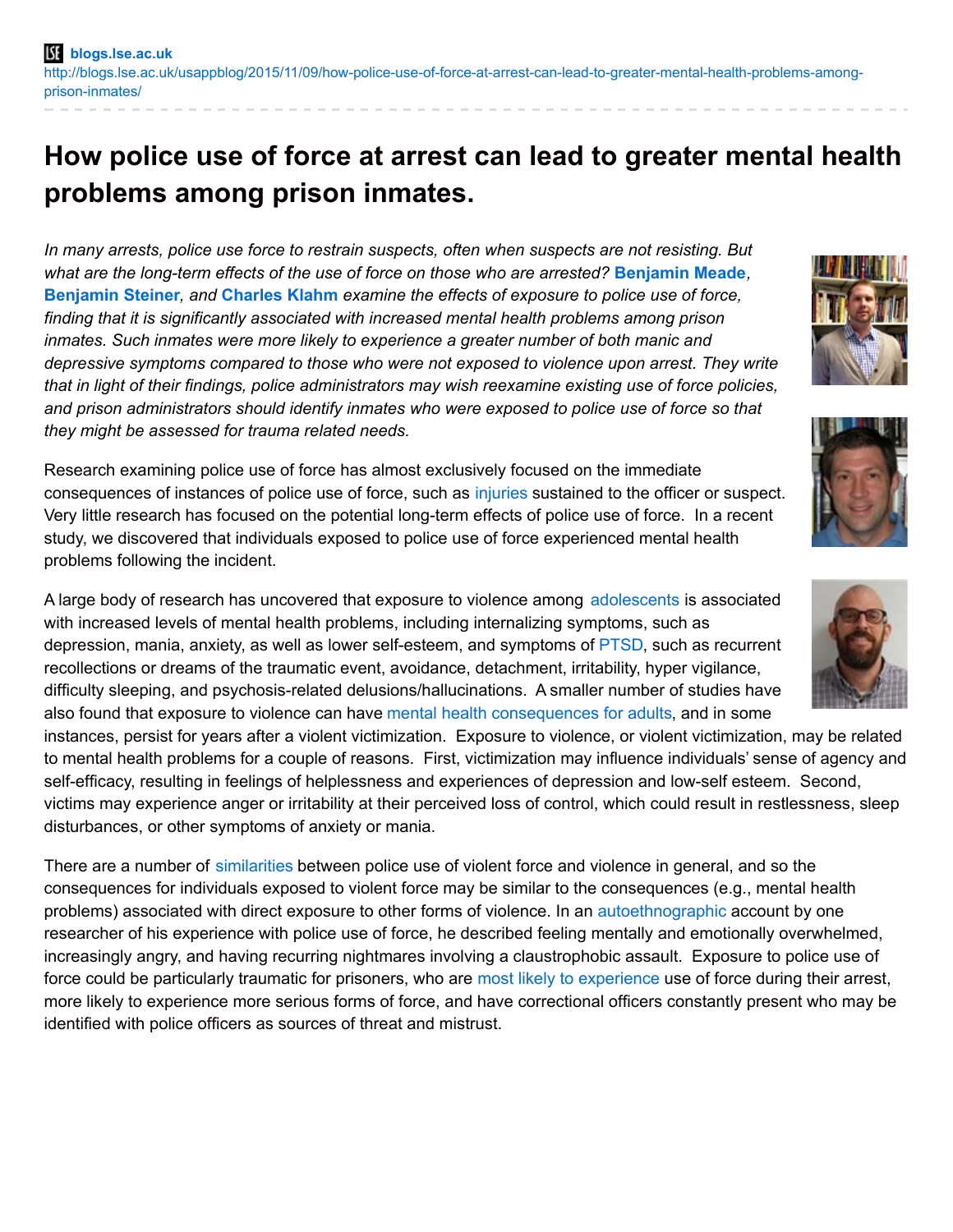

## *Credit: [thisisbossi](https://www.flickr.com/photos/thisisbossi/) (Flickr, [CC-BY-SA-2.0](https://creativecommons.org/licenses/by-nc-sa/2.0/))*

In our research, we examined the effects of exposure to police use of force on mental health problems among prison inmates. The data for the study were collected from the 2004 Survey of Inmates in State Correctional Facilities. The survey is collected by the U.S. Census Bureau, and for the purposes of our study, included 12,023 inmates across 242 correctional facilities. The specific outcomes measured included manic symptoms (irritable mood, racing thoughts, less sleep, increased agitation) and depressive symptoms (depressed mood, decreased appetite or other activity, feelings of worthlessness, and suicidal thoughts).

Our study results revealed that exposure to police use of force during arrest was significantly associated with increased mental health problems. Inmates who experienced force during their arrest were more likely to experience a greater number of both manic and depressive symptoms than inmates who were not so exposed. In other words, we found evidence that inmates who had force used against them were more likely to report being angry and temperamental than their counterparts and report feelings of numbness, emptiness, and isolation from others, as well as a change in overall activity level, and increased consideration of suicide.

Our findings indicate that police use of force is a traumatic experience, akin to violent victimization, and is related to the long-term mental health symptoms. These findings are consistent with the [literature](http://www.unh.edu/ccrc/pdf/CV14.pdf) on the developmental impacts of victimization for children and adolescents, and the [findings](http://jrc.sagepub.com/content/39/2/214.abstract) of the few available studies on the long-term effects of victimization on mental health for adults. Our findings also lend support to the argument that exposure to violence in general may be associated with inmates' reduced ability to cope with the confinement experience. The measure of police use of force reflected violent actions by police (e.g., kicking a suspect, hitting a suspect with their hand or something in their hand) as opposed to nonviolent compliance techniques (e.g., verbal commands, handcuffing, and patdowns). Thus, the observed association between exposure to violence by the police and mental health problems is seemingly consistent with existing study findings that suggest experiencing violent victimization can interfere with [adjustment](http://cjb.sagepub.com/content/26/2/235.abstract).

Our results are relevant for both police and correctional policy. Police administrators may wish reexamine existing use of force policies in an effort to reserve the use of violent force for suspects who are actively resisting. In our data, for example, a large number of inmates who reported experiencing police use of force reported no resistance. Additional training could emphasize using force only when necessary (e.g., against active resistors), and, in addition, aid officers in developing and/or refining communication skills that can de-escalate volatile encounters with suspects before force is required. Reducing the use of violent force by the police could reduce the onset of mental health